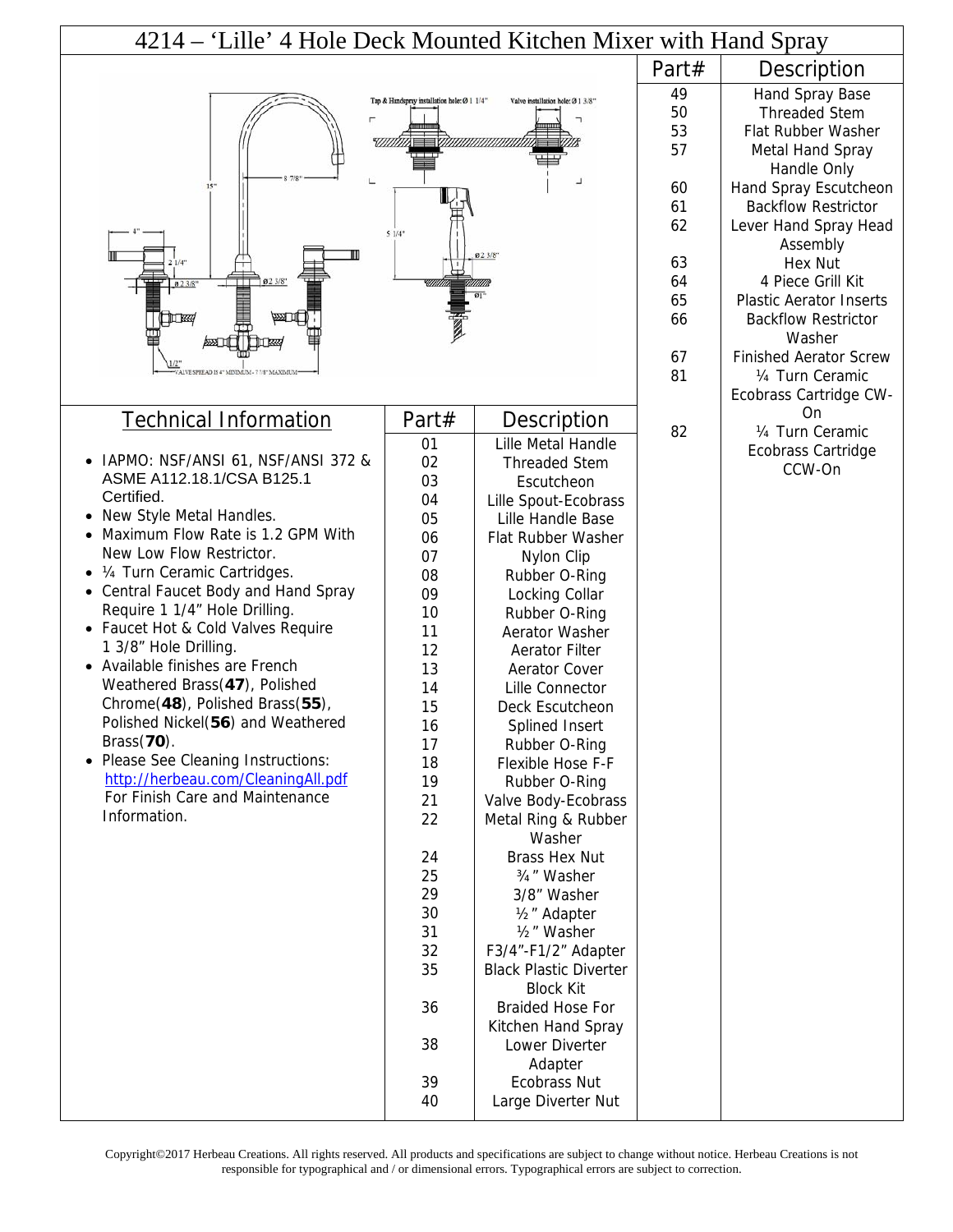Please follow example when ordering parts for 'Lille' 4 Hole Mixer

To order part #01 – Lille Metal Handle

## o 950006 **XX**

Please substitute finish number needed in place of **XX**.

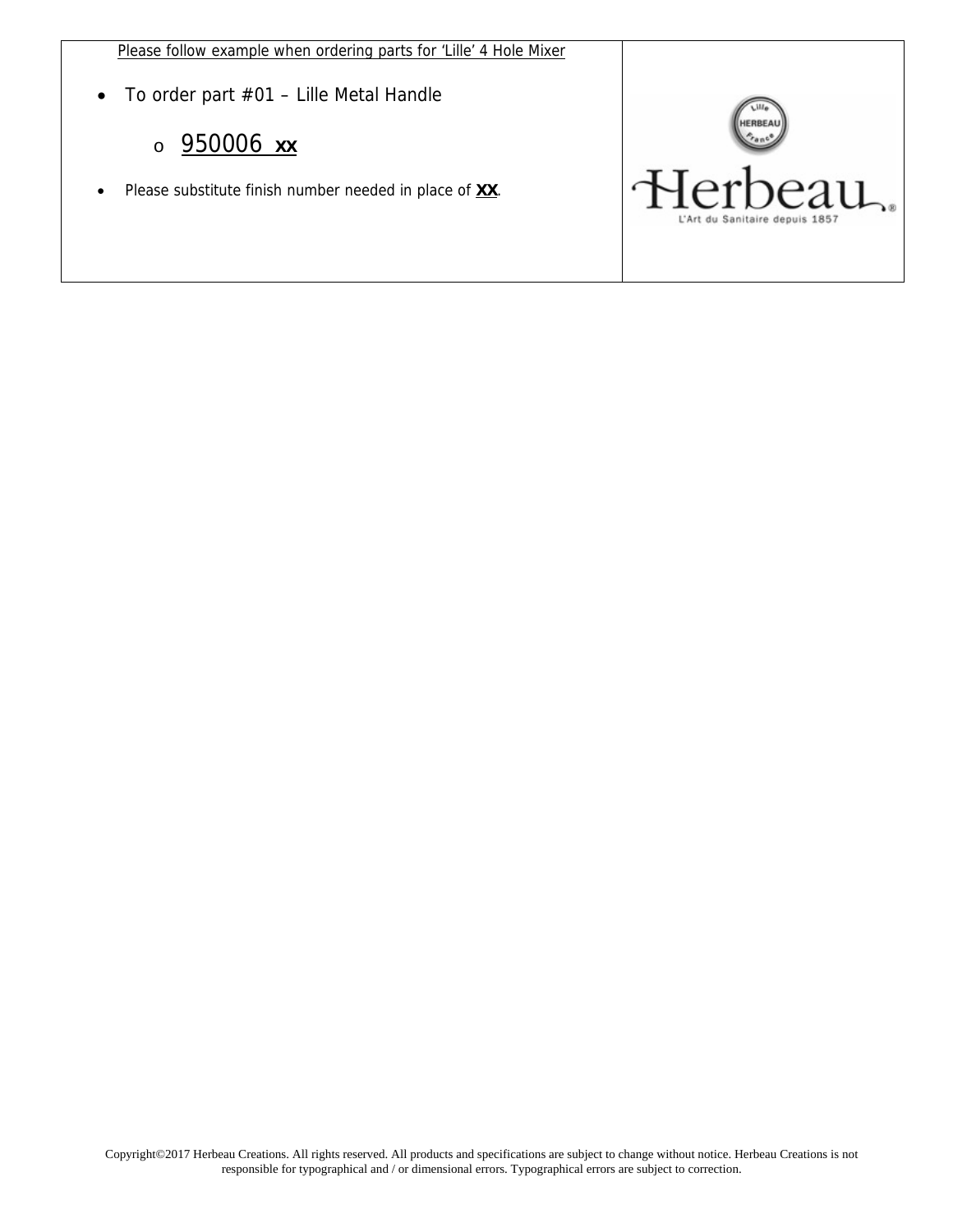

Copyright©2017 Herbeau Creations. All rights reserved. All product and specifications are subject to change without notice. Herbeau Creations is not responsible for typographical and/or dimensional errors. Typographical errors are subject to correction.